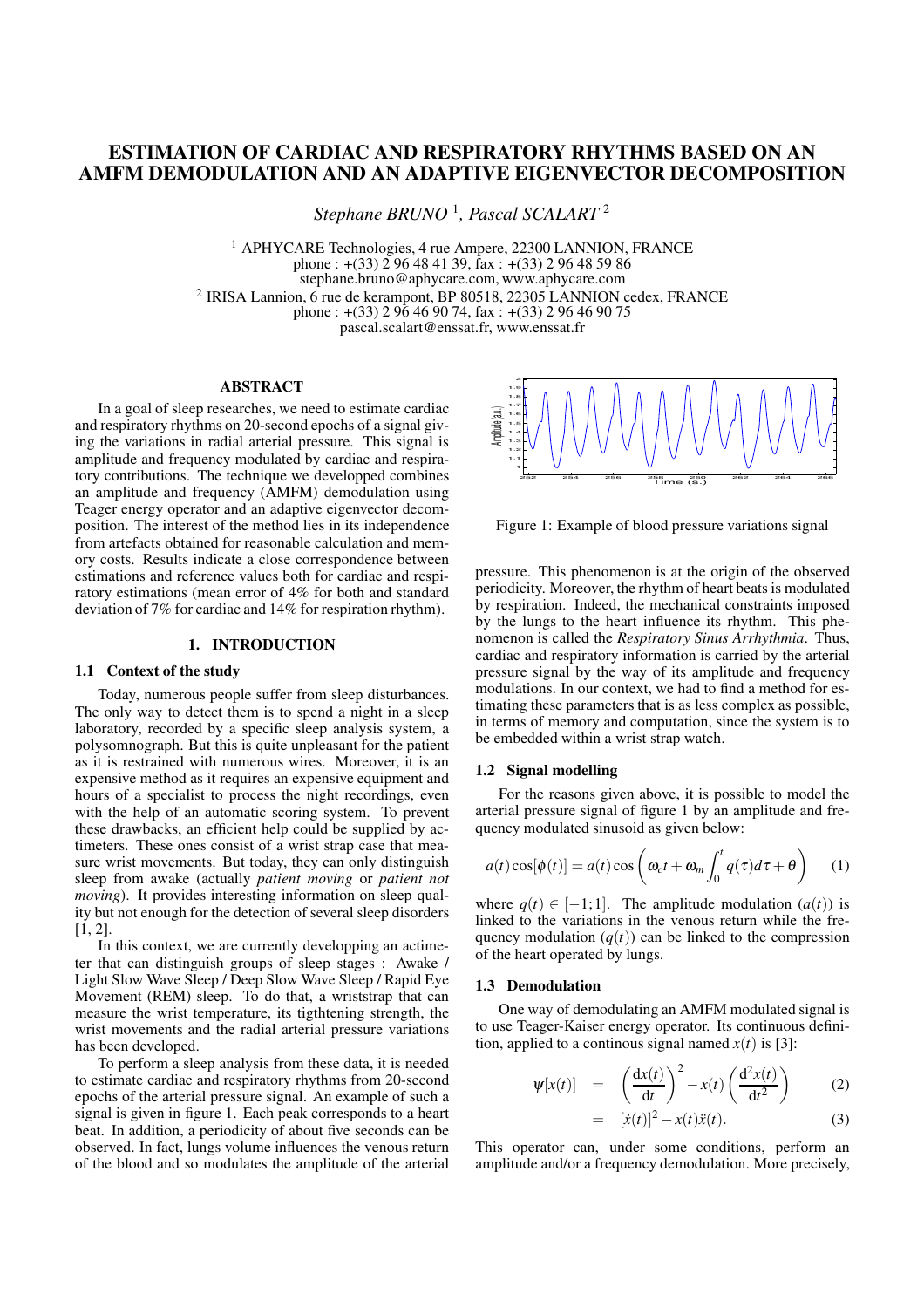this operator can extract the amplitude modulant signal and the instantaneous frequency signal from the modulated signal.

We describe in this paper how we used this Teager operator and an adaptive eigenvector decomposition to estimate cardiac and respiratory rhythms. The following part presents the flowchart of the method, and each step is detailed. Results are given in section 3.

# **2. PROCESSING LINE**

The system we used to retrieve cardiac and respiratory rhythms from the arterial signal is given in figure 2.

### **2.1 General overview**

The arterial signal is bandpassed in order to limit the influence of the noise. Next, an AMFM demodulation is performed so as to get the instantaneous frequency of the signal, which mean value gives an estimation of the cardiac rhythm. This latter is then used by an adaptive finite impulse response (FIR) filter to suppress the cardiac component in the original signal. Finally, another adaptive operation estimates the maximum eigenvector of the residual signal  $(r(t))$ . A simple period estimation of this latter gives the respiratory frequency.

### **2.2 Cardiac frequency estimation**

Let us examine how AMFM demodulation can be performed using Teager operator. Only a quick overview is given here and interested readers can find details in [3, 4].

# *2.2.1 Theoretical algorithm*

The expression of an AM-FM modulated signal,  $x(t)$ , is given in equation (1). Maragos et al. demonstrated that, if  $2\omega_a^2 + 0.5\omega_m\omega_f\mu_q \ll (\omega_c - \omega_m)^2$ , then :

$$
\Psi[x] \approx a^2(t)\omega_i(t) \text{ , in average } (4)
$$

where  $\omega_a$  (respectively  $\omega_f$ ) is the maximum angular frequency in the spectrum of the amplitude (respectively frequency) modulant  $a(t)$  (respectively  $q(t)$ ).  $\omega_m$  is the frequency modulation index and  $\omega_c$  is the angular frequency of the carrier. Moreover, it is shown in [3, 4] that if the following constraints, where  $\mathcal{O}(z)$  means the magnitude order of *z*, are fulfilled:

$$
\mathscr{O}(\omega_a \omega_i^3) \quad \ll \quad \mathscr{O}(\omega_i^4) \tag{5}
$$

$$
\mathscr{O}(\omega_m \omega_f \omega_i^2) \quad \ll \quad \mathscr{O}(\omega_i^4) \tag{6}
$$

$$
\mathscr{O}(\omega_f^2 \omega_i^2) \quad \ll \quad \mathscr{O}(\omega_i^4) \tag{7}
$$

then we have  $\psi[x(t)] \simeq a^2(t)\omega_i^4(t)$  and instantaneous frequency and amplitude can be estimated by:

$$
\omega_i(t) \quad \simeq \quad \sqrt{\frac{\psi[\dot{x}(t)]}{\psi[x(t)]}} \tag{8}
$$

$$
|a(t)| \simeq \frac{\Psi[x(t)]}{\sqrt{\Psi[\dot{x}(t)]}} \tag{9}
$$

Thus,  $a(t)$  is directly linked to the respiratory signal and  $\omega_i(t) = \omega_c + \omega_m q(t)$  is an image of the respiratory signal, centered on cardiac frequency.

#### *2.2.2 Discrete Algorithm*

Notice that above-mentionned considerations deal with continuous signals. Several algorithms have been developped for discrete ones and we chose to use DESA-1a [4]. In this algorithm,  $x(t)$  and its derivative  $\dot{x}(t)$  are replaced with:

$$
x(t) \longrightarrow x(n) \tag{10}
$$

$$
\dot{x}(t) \quad \longmapsto \quad (x(n) - x(n-1))/T_s \tag{11}
$$

where  $T_s$  is the sampling frequency. In this configuration,  $\psi[x(t)]$  becomes the following  $\psi[x(n)]$ :

$$
\Psi[x(n)] = (x^2(n-1) - x(n)x(n-2))/T_s^2 \tag{12}
$$

# *2.2.3 Theoretical conditions*

However, AMFM demodulation can only be performed if constraints  $(5)$ ,  $(6)$  and  $(7)$  are fulfilled. Yet, in our application, the first one and the last one are not. However, in a previous study [5], we reported that the error made in the demodulation step was not annoying, since we are just interested in the mean value of the instantaneous frequency.

# **2.3 Cancellation of the cardiac component**



Figure 3: A 20-second epoch of the arterial pressure variations signal

Once cardiac rhythm is estimated, the cardiac component is suppressed from the arterial signal. Technically, a sinusoid at cardiac frequency  $(F_c(n))$  is generated and a half-a-secondlength adaptive FIR filter, using an NLMS algorithm, adapts it to the original signal in such a way that the residual signal  $r(n)$  is mainly composed of the respiratory signal. Figure 4 shows the output of this step, when applied to the signal given in figure 3. As one can see, the respiratory frequency is given by the main spectral component of the signal. We chose not to use a Fast Fourier Transform for its computation and memory costs. Nor could we use a simple technique such as zero-crossing since, depending on how efficient the cardiac cancellation step has been, respiratory contribution is not always as important and readable as the one of figure 4.



Figure 4: Residual signal  $r(t)$  after the cancellation of cardiac contribution in the signal given in figure 3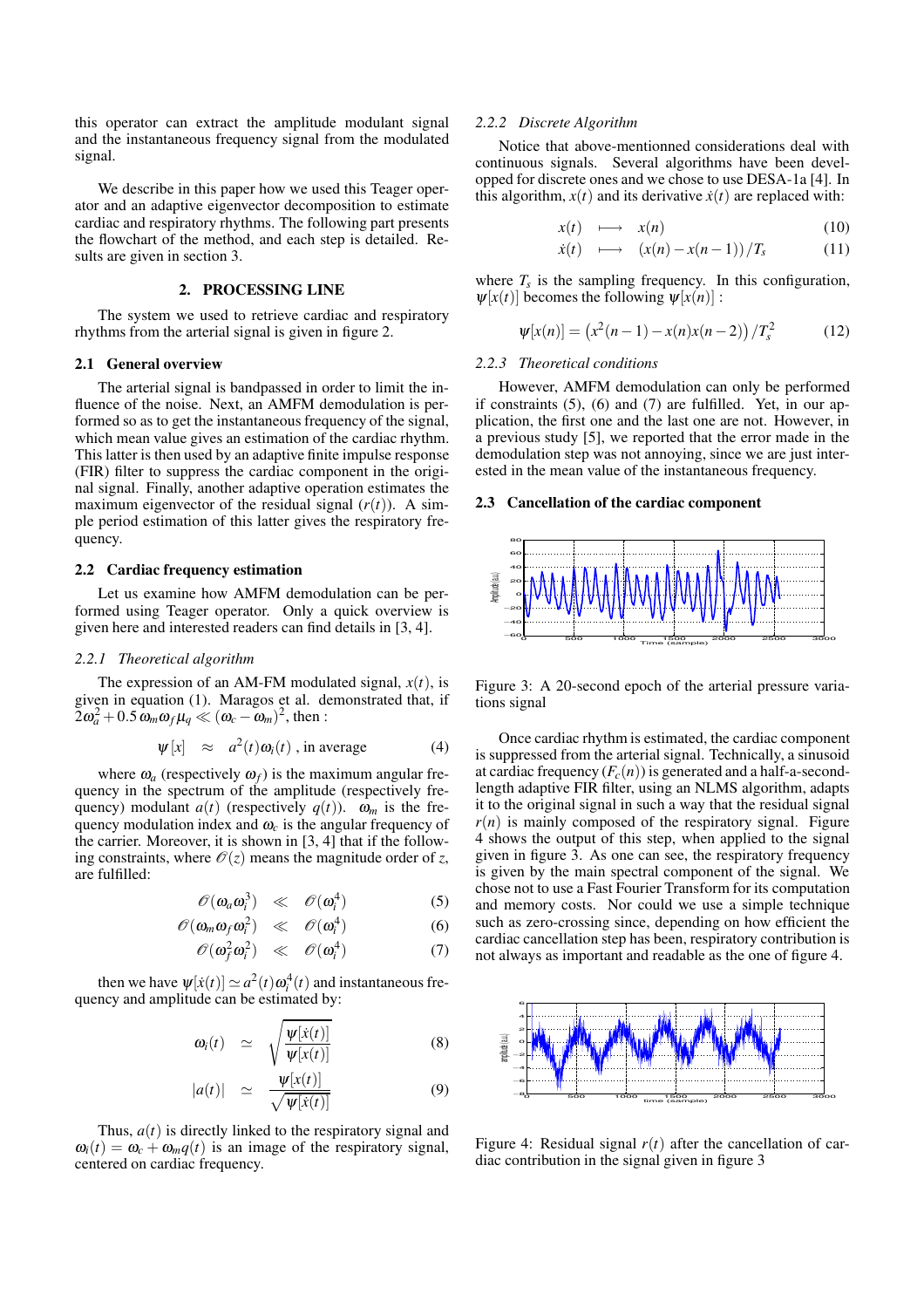

Figure 2: Processing line for the estimation of cardiac and respiratory frequencies

#### **2.4 Respiratory frequency estimation**

An interesting way of estimating the maximum contribution of a signal is given by the Kahrunen-Loeve decomposition. This latter indicates that a L-length signal *U*(*n*) can be re-written as following :  $U(n) = \sum_{l=0}^{L-1} c_l(n) \mathbf{q}_l$ , where  $q_l$  are the eigenvectors of the covariance matrix  $\mathbf{R}(n) = \mathbf{\tilde{E}} \left[ U(n)U^T(n) \right]$  and  $c_l$  are given by  $c_l = \mathbf{q}_l^T U(n)$  for any  $l$  ∈ [0, $L-1$ ].

An approximation  $\hat{U}(n)$  of  $U(n)$  can be obtained by summing only the first *p* eigenvectors, associated to the *p* largest eigenvalues :  $\hat{U}(n) = \sum_{l=0}^{p-1}$  $_{l=0}^{p-1} c_l(n) \mathbf{q}_l$ . Thus, only the components associated with the largest eigenvalues, and representing the major part of information, are kept. Details are truncated. In our application, we assess that the respiratory frequency represents the major component of  $U(n)$  and we isolate it by keeping only the eigenvector associated to the largest eigenvalue of the decomposition  $(p = 1)$ . We will refer to it as the *maximum* eigenvector. The problem is now to compute it efficiently and fast enough. Let us examine the system of figure 5. In this system,  $y(n) = H^T$ where  $U(n) =$  $[u(n), u(n-1), \ldots, u(n-L+1)]$ , with L being the fil-

ter order and  $H(n) = [h_0(n), h_1(n), \ldots, h_{L-1}(n)]$ , the filter weights. We define the constraints  $d(n) = 0$  and  $||H(n)|| = 1$ , for any *n*. Now, let us examine the variance of the output:

$$
E[y^{2}(n)] = H^{T}(n)E[U(n)U^{T}(n)]H(n)
$$
  
=  $H^{T}(n)\mathbf{R}(n)H(n)$   
=  $\frac{H^{T}(n)\mathbf{R}(n)H(n)}{H^{T}(n)H(n)}, as ||H(n)|| = 1 \forall n (13)$ 

The right term in expression (13) is called *Rayleigh quotient*. Yet, a known mathematical result about it indicates that for a symmetrical **R** matrix which eigenvalues are <sup>λ</sup>*max*,...,λ*min*:

$$
\lambda_{max} \ge \frac{H^T \mathbf{R} H}{H^T H} \ge \lambda_{min}, \forall H \ne 0 \tag{14}
$$

Thus, if at a time *n*,  $E[y^2(n)]$  is maximized, then we have  $E[y^2(n)] = \lambda_{max} = H^T(n) \mathbf{R}(n) H(n)$ . And using Lagrange



Figure 5: Adaptive *maximum* eigenvector estimation

multipliers, it can be demonstrated the following equations:

$$
\lambda_{max} = H_{max}^T \mathbf{R} H_{max} \tag{15}
$$

$$
\mathbf{R} H_{\text{max}} = \lambda_{\text{max}} H_{\text{max}} \tag{16}
$$

and we deduce from equations (15) and (16) that when  $E[y^2(n)]$  is maximized,  $H(n)$  is the eigenvector associated with  $\lambda_{max}$  that is to say the *maximum* eigenvector. The way we maximized  $E[y^2(n)]$  is the gradient method. For each new sample  $u(n)$ ,  $H(n)$  is adjusted in the following way:

$$
G(n) = H(n) + \mu \frac{\partial y^2(n)}{\partial H(n)}
$$
  
= H(n) + \mu y(n) [U(n) - y(n)H(n)] (17)

$$
H(n+1) = \frac{G(n)}{\|G(n)\|} \text{ (constraint)}
$$
 (18)

Provided  $\mu$  and the filter order are correctly chosen, the convergence is obtained and  $H(n)$  is an estimation of the main component of  $U(n)$ . This technique, applied to the signal given in figure 4 yields the estimation of figure 6. Then, a simple method such as a period estimation can provide a precise estimation of its frequency. Notice that the higher the sample frequency is, the more precise the estimation is.

#### **3. RESULTS**

To asses the quality of the estimation, we developped a specific wrist strap. This latter recorded the four signals